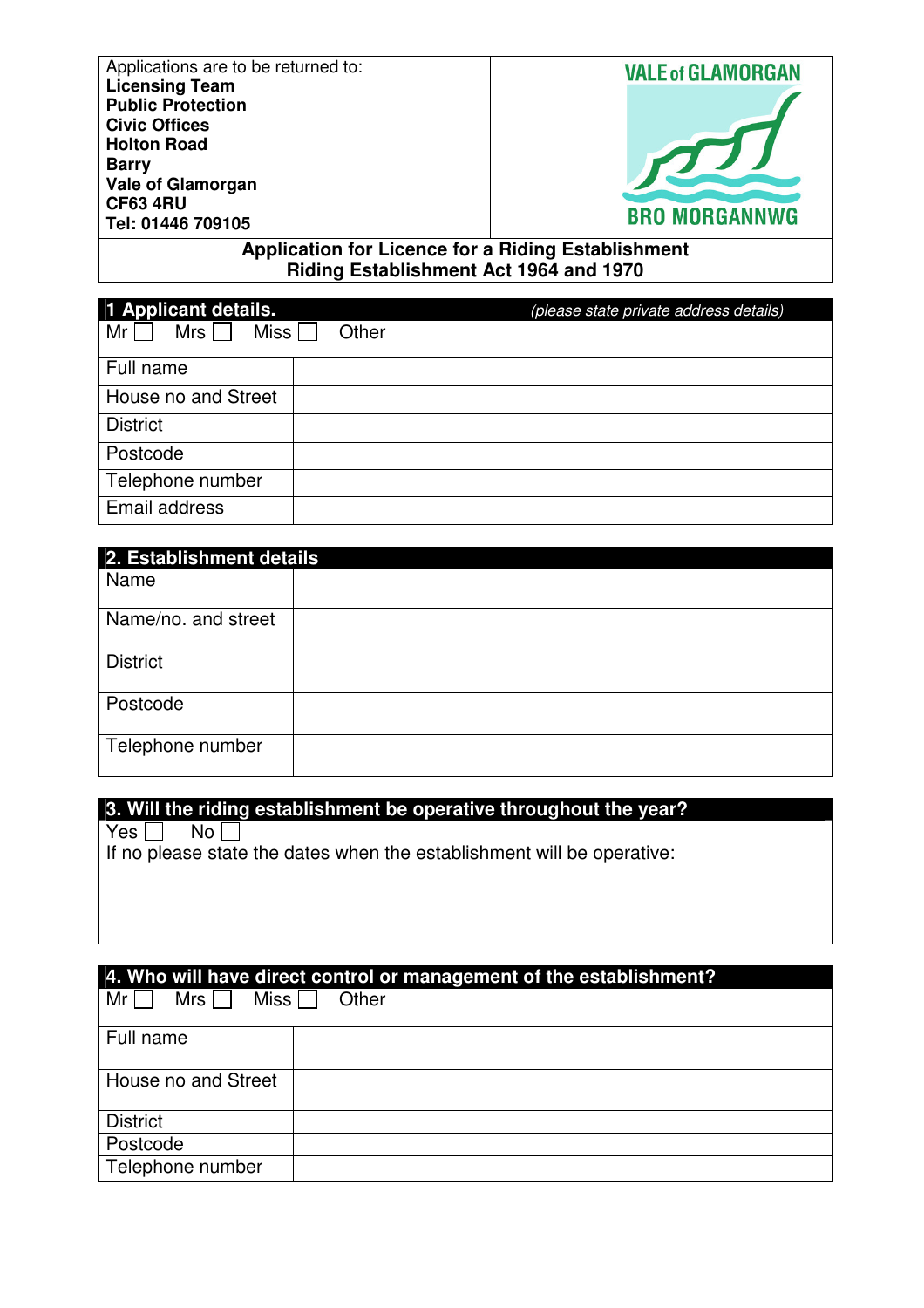#### **5. Will the person be living on the premises?**

Keeping a boarding establishment for animals

 $Yes \Box No \Box$ 

If no, what arrangements have been made in case of an emergency?

#### **6. Are you or any person who will have control or management of the establishment disqualified for the time being from:** Keeping a riding establishment Keeping a dog Keeping a pet shop  $Yes \Box$  No  $\Box$  $Yes \Box No \Box$  $Yes \Box No \Box$

 $Yes \Box No \Box$ 

If you have answered yes to any of the above please provide further details:

# **7. Have you or any person who will have control or management of the establishment any convictions under the Animal Welfare Act 2006?**

 $Yes \n\begin{array}{ccc}\n\bigcap & No \n\end{array}$  If yes please provide further details:

#### **7. Please indicate below which certificates are held by the person referred to in question 4.** *(originals will be required to accompany the application)*

British Horse society Assistant Instructor Certificate British Horse Society Intermediate Instructors Certificate British Horse Society Instructors Certificate Fellowship of the British Horse Society

| το accompany τη <del>ς</del> |    |  |  |  |
|------------------------------|----|--|--|--|
| Yes                          | No |  |  |  |
| Yes                          | No |  |  |  |
| Yes                          | No |  |  |  |
| √es                          | N٥ |  |  |  |

**8. If the above named person does not hold any of the above certificates please give full details below of his/her experience in the management of horses.** 

#### **9. Will the carrying on of the business of the establishment at any time be left under the supervision of a person under 16 years of age?** (See note 1)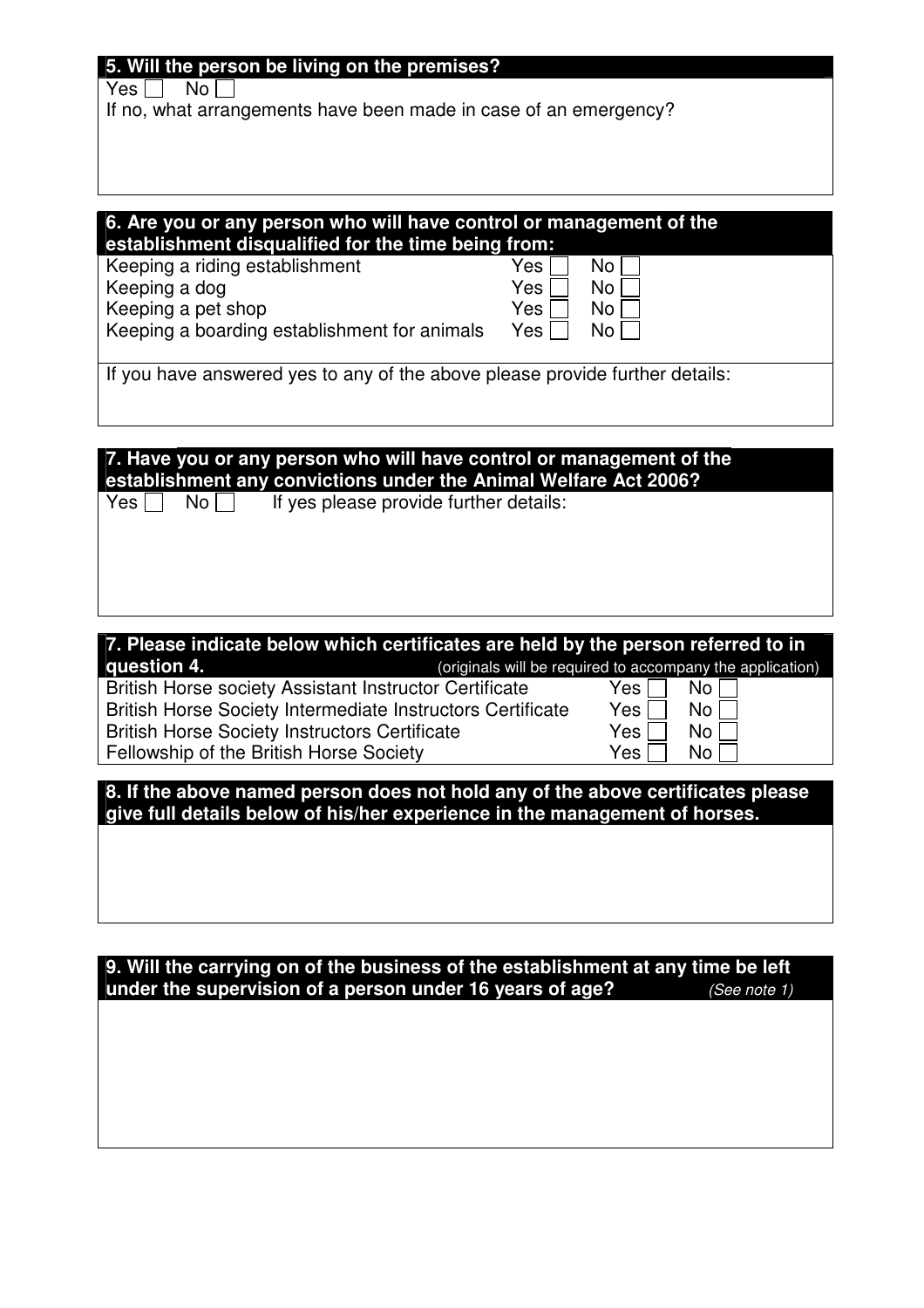**10. Will supervision by a responsible person aged 16 years or over be provided at all times which the horses held at the establishment are used for the provision of instruction in riding** (except in the case of a horse let out for hire for riding when the hirer is competent to ride without supervision). is competent to ride without supervision).  $Yes \Box$  No

**If you answer yes to any of the following questions you MUST enclose with this application evidence that you hold such insurance.** 

**11. Are you the holder of a current insurance policy, which insures you against liability for any injury sustained by those who hire a horse from you for riding and those who, in return for payment, use a horse in the course of receiving riding instruction?** 

 $Yes \Box$  No

**12. Are you the holder of a current insurance policy, which insures you against liability arising out of such hire or use of a horse?**   $Yes \Box$  No

**13. Are you the holder of a current insurance policy, which insures such hirers or users in respect of any liability, which may be incurred by them in respect of injury to any person, caused by, or derived from, hire or use?** 

 $Yes \Box$  No  $\Box$ 

**14. If the answer to any of the above (15, 16, 17) is NO please state below what steps you are taking to obtain such insurance.** 

**15. How many horses are kept under the terms of the Riding Establishment Act 1964 and 1970 at the present time?** 

**16. How many horses are intended to be kept under the terms of the Riding Establishment Act 1964 and 1970 during the year?** (See note 3)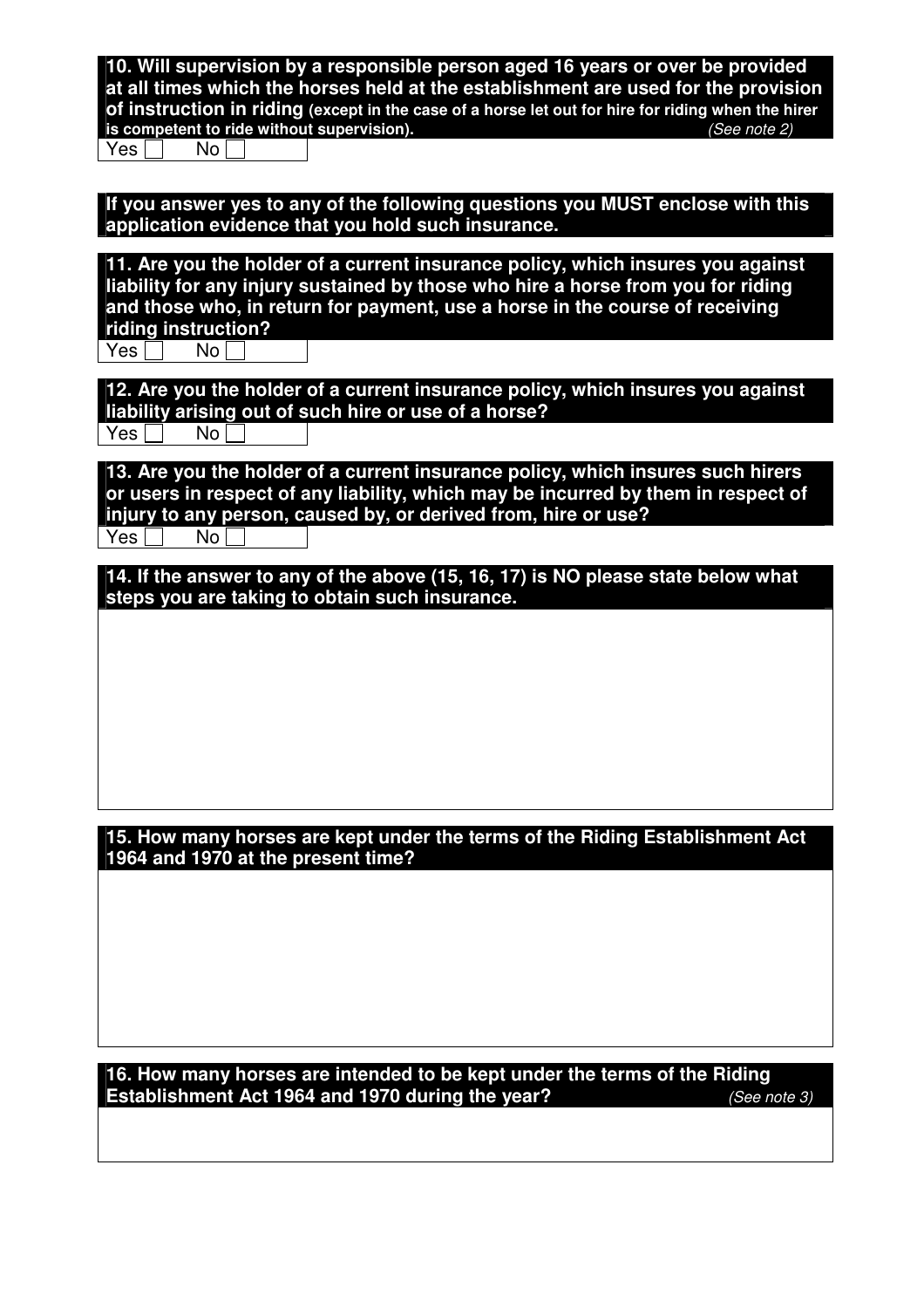#### **17. Is a register kept of the horses usually kept on the premises?**

 $Yes \Box No \Box$ 

If yes, please state the details kept in the register:

|                     | 18. What accommodation is available for horses? (please provide |
|---------------------|-----------------------------------------------------------------|
| <b>Stalls</b>       |                                                                 |
| Size dimensions     |                                                                 |
| Lighting            |                                                                 |
| Ventilation         |                                                                 |
| Drainage            |                                                                 |
| Other details       |                                                                 |
| <b>Boxes</b>        |                                                                 |
| Size dimensions     |                                                                 |
| Lighting            |                                                                 |
| Ventilation         |                                                                 |
| Drainage            |                                                                 |
| Other details       |                                                                 |
| <b>Covered yard</b> |                                                                 |
| Size dimensions     |                                                                 |
| Lighting            |                                                                 |
| Ventilation         |                                                                 |
| Drainage            |                                                                 |
| Other details       |                                                                 |

# **19. Please detail what forage and bedding will be provided for the horses**

## **20. What provision shall be made for the storage and disposal of manure and spoiled straw or bedding?**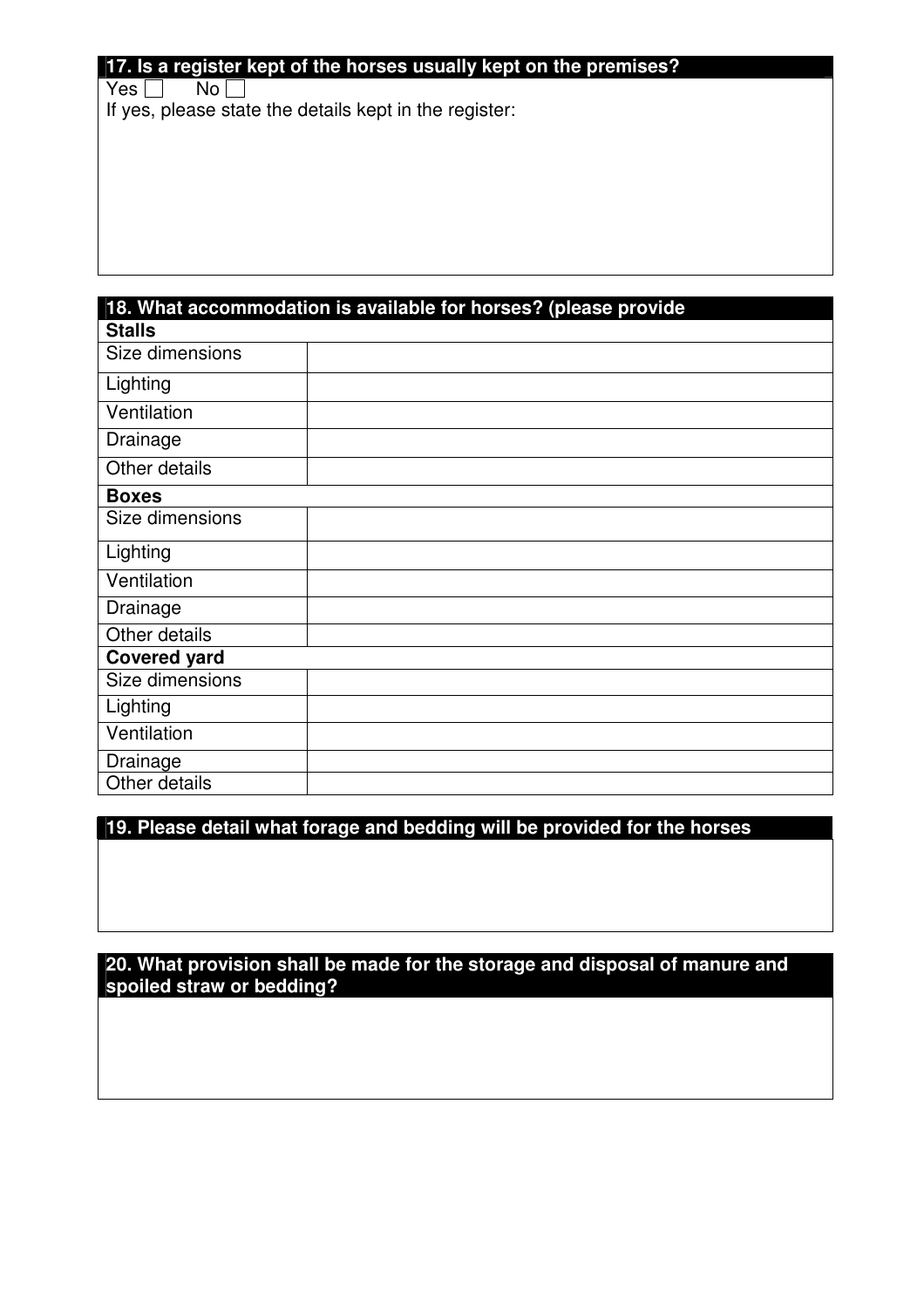# **21. What equipment and saddlery will be provided at the establishment?**

# **22. Is there land available for grazing?**

 $Yes \Box No \Box$ If yes please provide details including dimensions:

#### **23. Is land available for instruction or demonstrating riding?**

 $Yes \Box No \Box$ If yes please provide details including dimensions:

|                       | 24. Please give details of your veterinary surgeon or surgeons. |  |  |  |  |
|-----------------------|-----------------------------------------------------------------|--|--|--|--|
| Name(s) of surgeon(s) |                                                                 |  |  |  |  |
| Name of practice      |                                                                 |  |  |  |  |
| Name/no. and street   |                                                                 |  |  |  |  |
| <b>District</b>       |                                                                 |  |  |  |  |
| Postcode              |                                                                 |  |  |  |  |
| Telephone number      |                                                                 |  |  |  |  |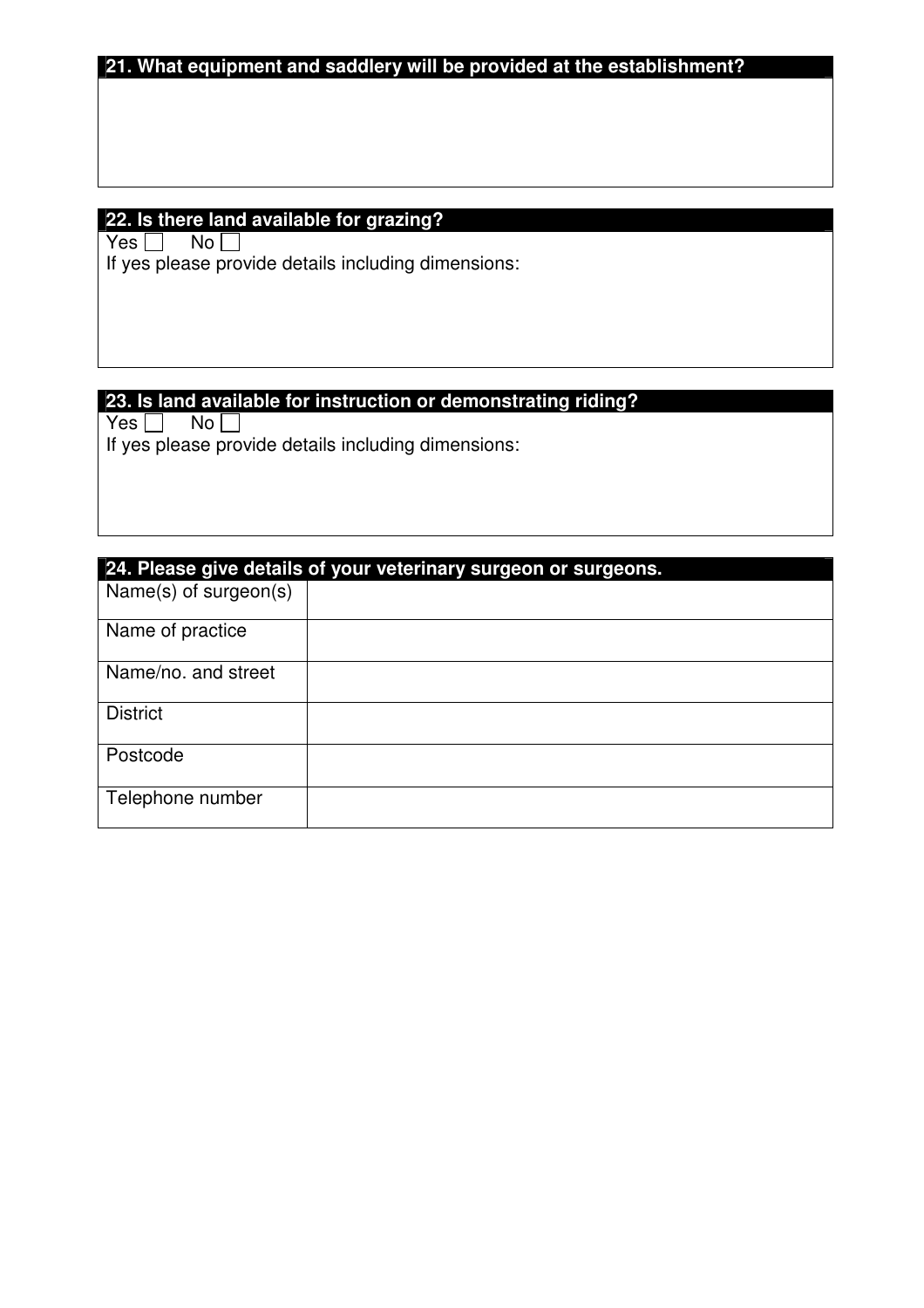| List all horses to be inspected and used in connection with the riding establishment. |     |        |     |                  |                      |                      |
|---------------------------------------------------------------------------------------|-----|--------|-----|------------------|----------------------|----------------------|
| Name                                                                                  | Age | Colour | Sex | Approx<br>height | General<br>condition | Condition<br>of feet |
|                                                                                       |     |        |     |                  |                      |                      |
|                                                                                       |     |        |     |                  |                      |                      |
|                                                                                       |     |        |     |                  |                      |                      |
|                                                                                       |     |        |     |                  |                      |                      |
|                                                                                       |     |        |     |                  |                      |                      |
|                                                                                       |     |        |     |                  |                      |                      |
|                                                                                       |     |        |     |                  |                      |                      |
|                                                                                       |     |        |     |                  |                      |                      |
|                                                                                       |     |        |     |                  |                      |                      |
|                                                                                       |     |        |     |                  |                      |                      |
|                                                                                       |     |        |     |                  |                      |                      |
|                                                                                       |     |        |     |                  |                      |                      |
|                                                                                       |     |        |     |                  |                      |                      |
|                                                                                       |     |        |     |                  |                      |                      |
|                                                                                       |     |        |     |                  |                      |                      |
|                                                                                       |     |        |     |                  |                      |                      |
|                                                                                       |     |        |     |                  |                      |                      |
|                                                                                       |     |        |     |                  |                      |                      |
|                                                                                       |     |        |     |                  |                      |                      |
|                                                                                       |     |        |     |                  |                      |                      |
|                                                                                       |     |        |     |                  |                      |                      |
|                                                                                       |     |        |     |                  |                      |                      |
|                                                                                       |     |        |     |                  |                      |                      |
|                                                                                       |     |        |     |                  |                      |                      |
|                                                                                       |     |        |     |                  |                      |                      |
|                                                                                       |     |        |     |                  |                      |                      |
|                                                                                       |     |        |     |                  |                      |                      |